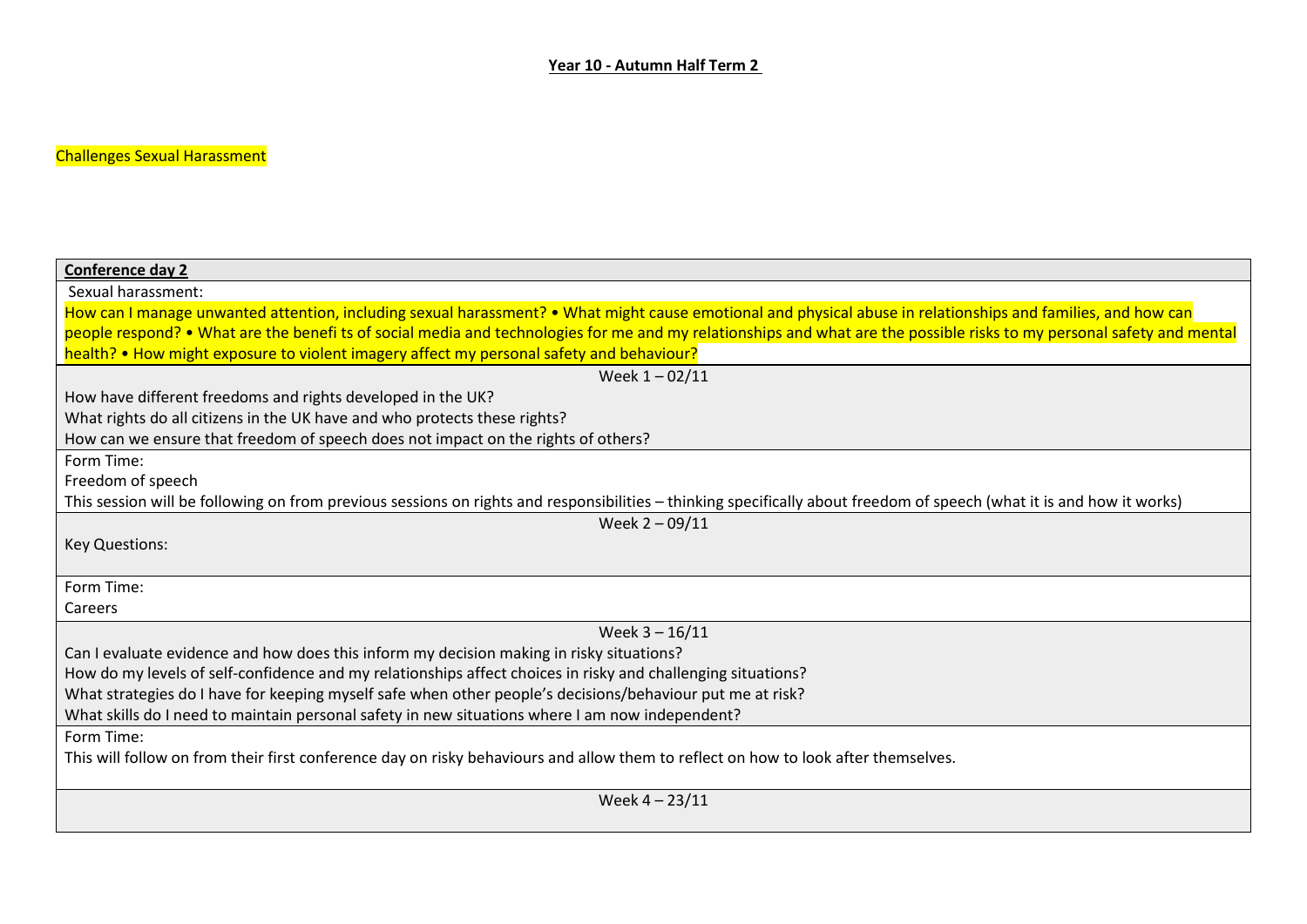## **Year 10 - Autumn Half Term 2**

| Form Time:                                                                                                           |
|----------------------------------------------------------------------------------------------------------------------|
| careers                                                                                                              |
|                                                                                                                      |
| Week $5 - 30/11$                                                                                                     |
| What is the role of national government?                                                                             |
| What do members of parliament do and how are they elected?                                                           |
| How does parliament ensure that the decisions made by government are fair?                                           |
|                                                                                                                      |
| Form Time:                                                                                                           |
| This will be an informative session about the role of government and how these things work                           |
| Week $6 - 07/12$                                                                                                     |
|                                                                                                                      |
| Form Time:                                                                                                           |
| Careers                                                                                                              |
| Week $7 - 14/12$                                                                                                     |
| Do I understand my own and others' attitudes to bullying and its impact on people's feelings and behaviour?          |
| Can I recognise and respond to bullying and harassment, whether I am involved or a witness?                          |
| In what new contexts could I experience bullying as I become more independent and how could I respond?               |
|                                                                                                                      |
| Form Time:                                                                                                           |
| Discussion about the ways that students can respond to bullying around them but also what their role is as a witness |
|                                                                                                                      |